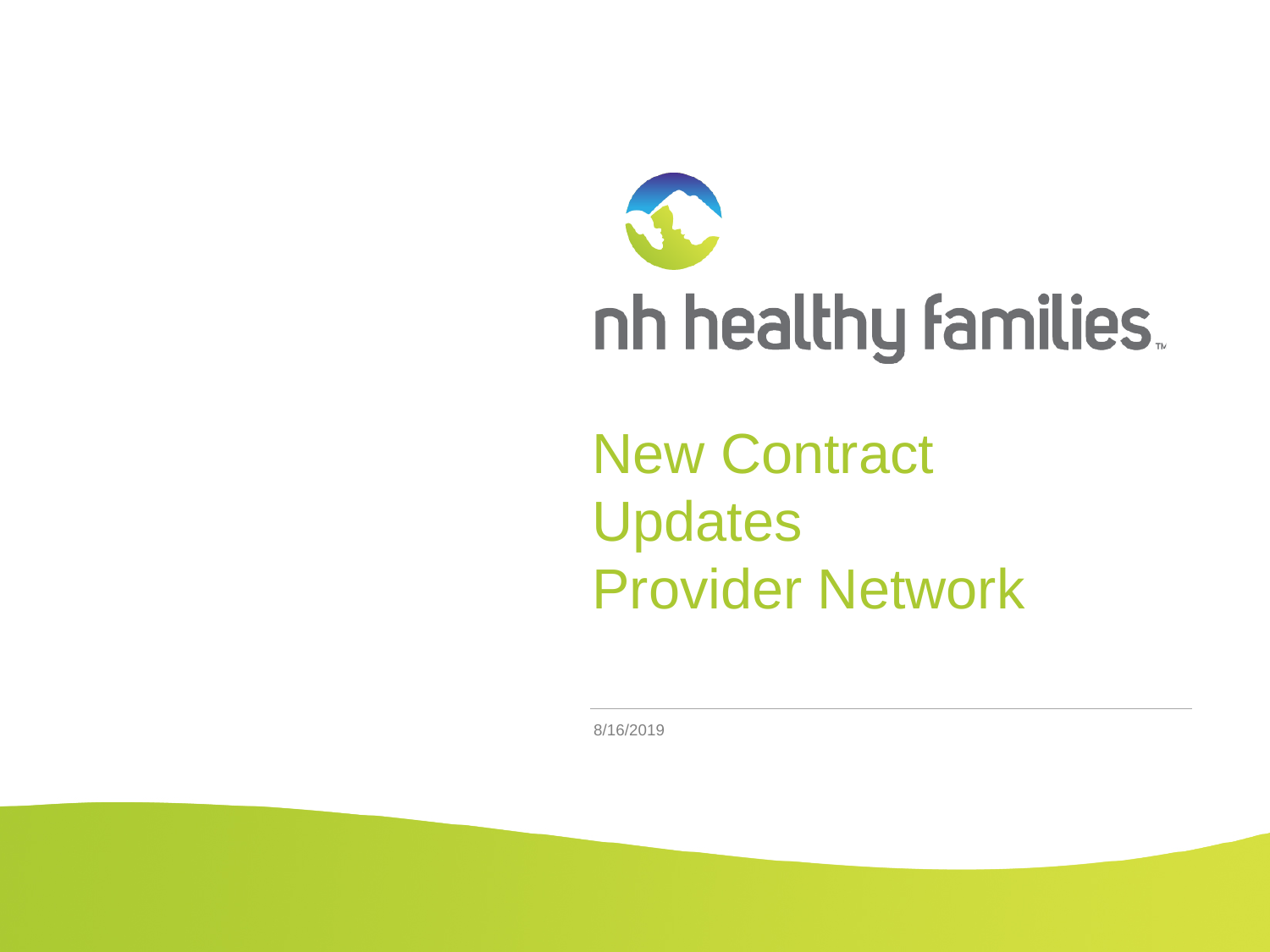## **Outline**



- Overview
- NH State Medicaid Contract
- Revised Access Standards
- Provider Portal Provider Analytic Tools
- Reminders/Provider Toolkit

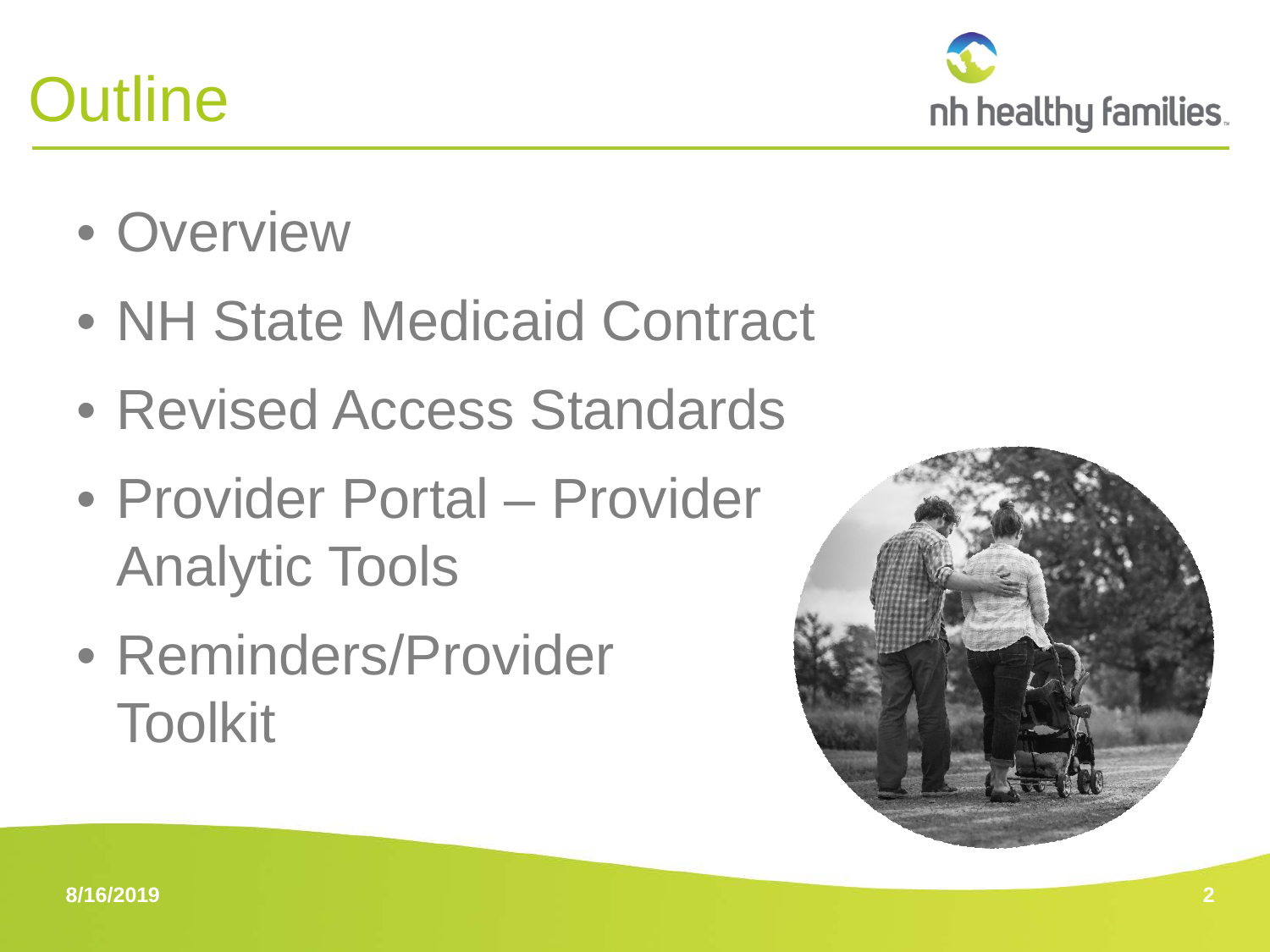

# **Overview**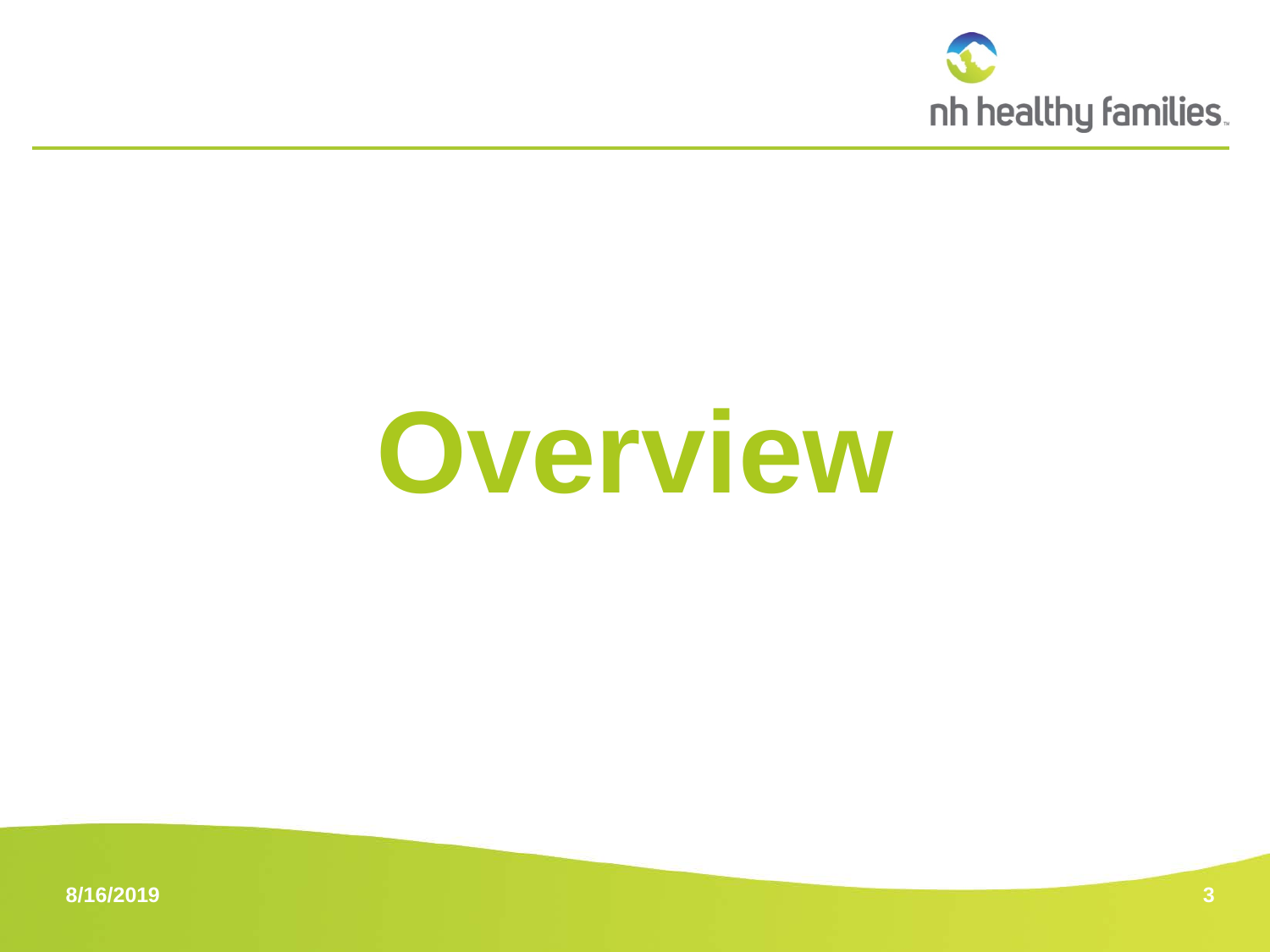

### NH Healthy Families Current Snapshot



Contracted for Medicaid services with every hospital, FQHC, RHC, and community mental health centers including thousands of providers in NH and over the borders

**200** employees located in NH **Over**

Currently serving **Medicaid, Health Protection Program, Premium Assistance Program** and **Exchange** 



(As of 2/18/19)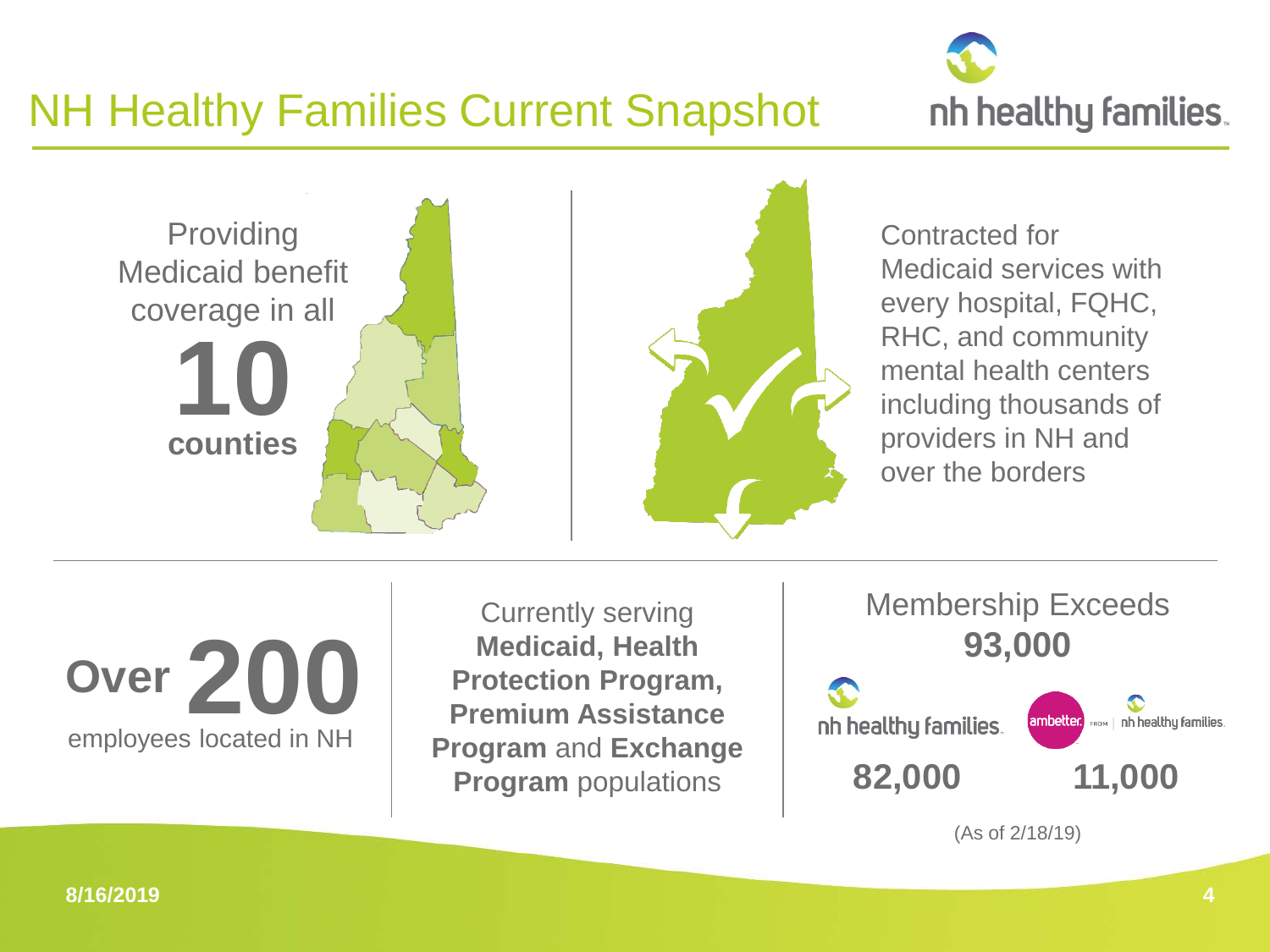

# **NH State Medicaid Contract Update**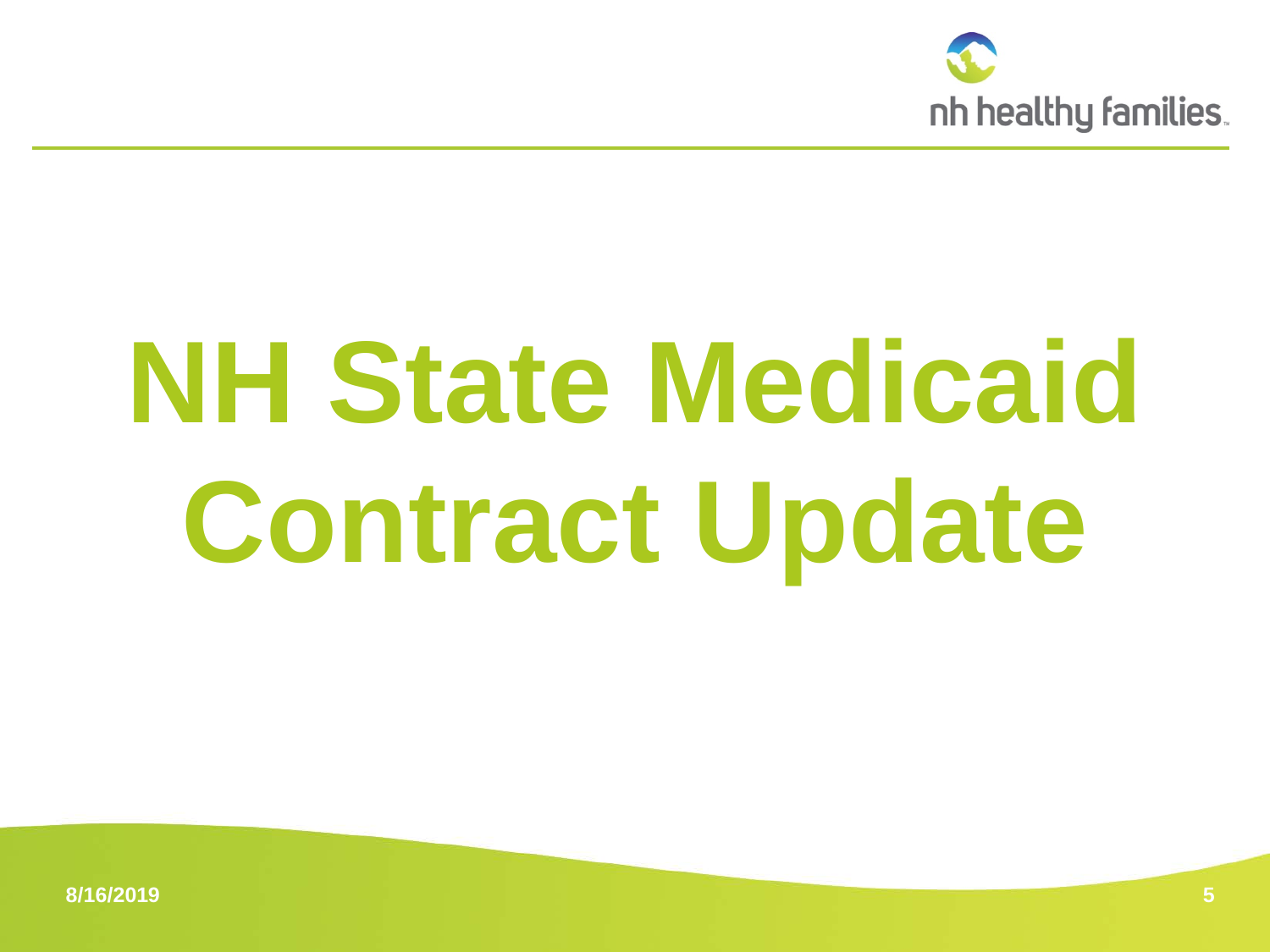



# **Changes Take Effect: September 1, 2019**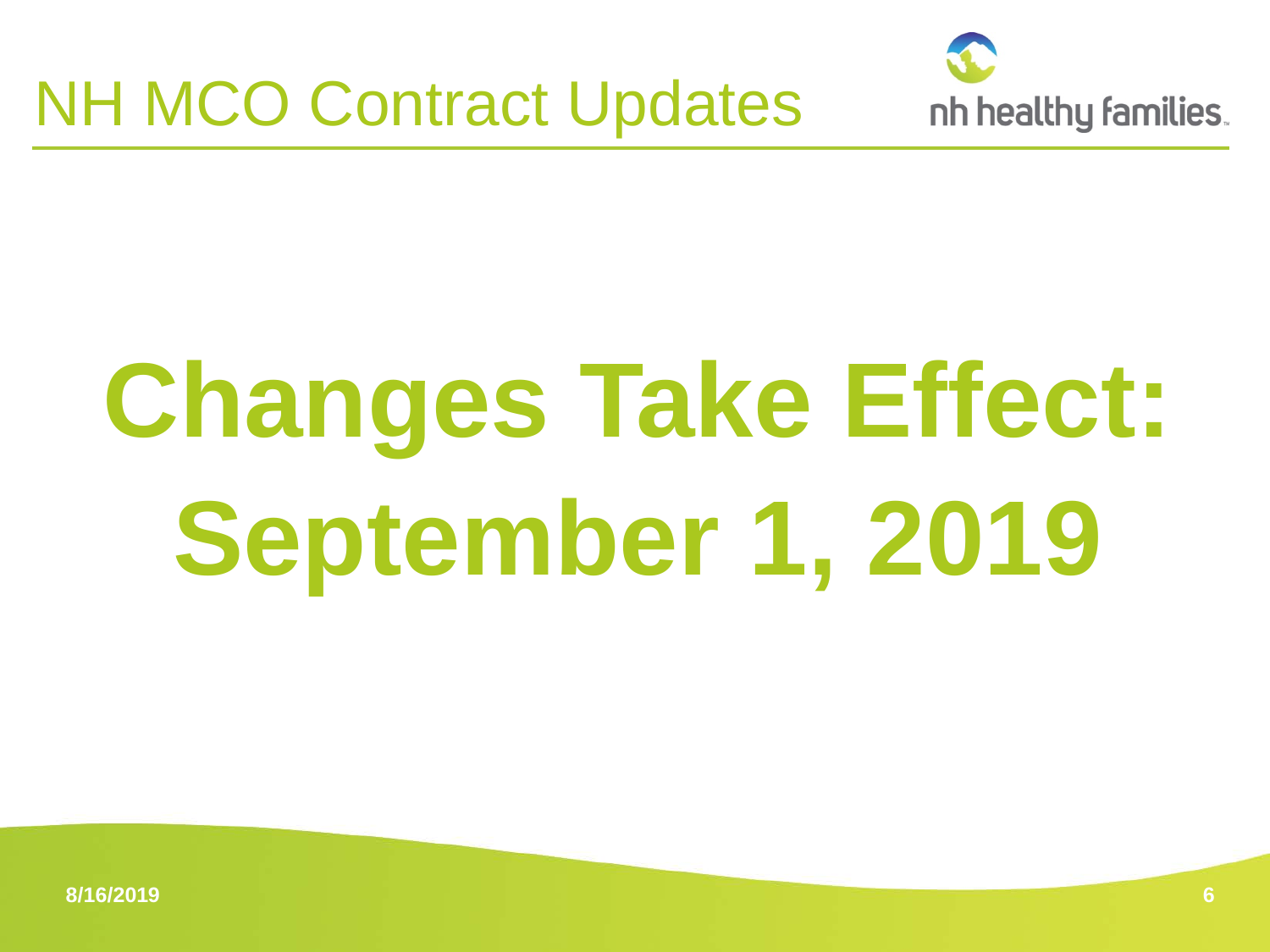

## **Claims**

- Medicare Part A&B crossover claims billed on the UB-04 as secondary with dates of service September 1, 2019, and after will be reimbursed at the member's responsibility regardless of the Medicaid allowed amount.
- Timely Filing Change The new deadline for filing claims is 120 days.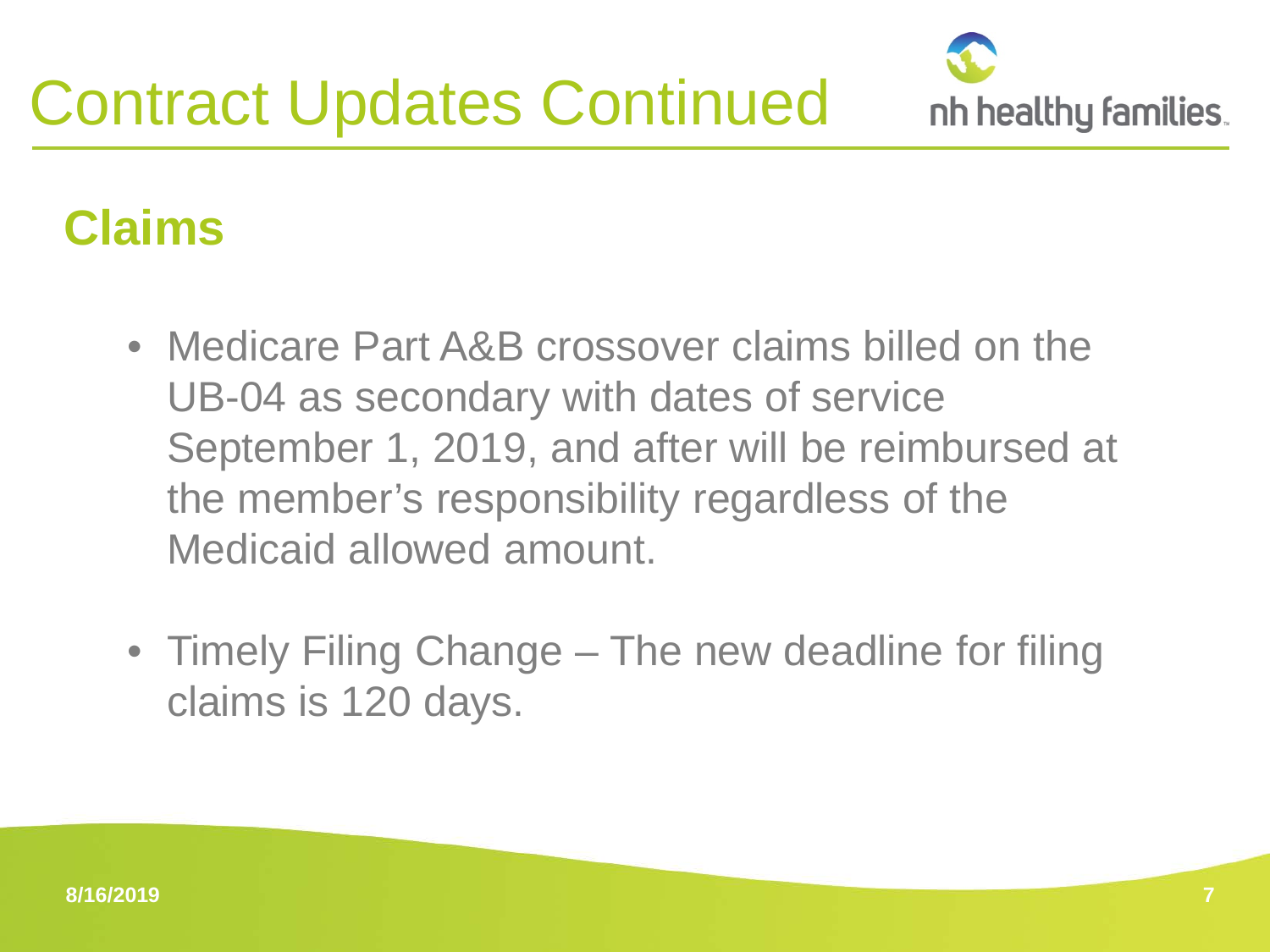

## **Grievances and Appeals**

**Provider Appeals**

- Must submit a written request for a claim appeal, along with documentation, within 30 calendar days of receiving the EOP, which serves as a Notice of Action.
- Provider will receive a confirmation of receipt of appeal in writing.
- Peer-to-peer review support, with a like clinician, will be provided upon request, prior to the appeal decision
- Appeals will be resolved through written notice within 30 calendar days of receipt.
- Provider has a right to request a State Fair Hearing if the adverse action is upheld.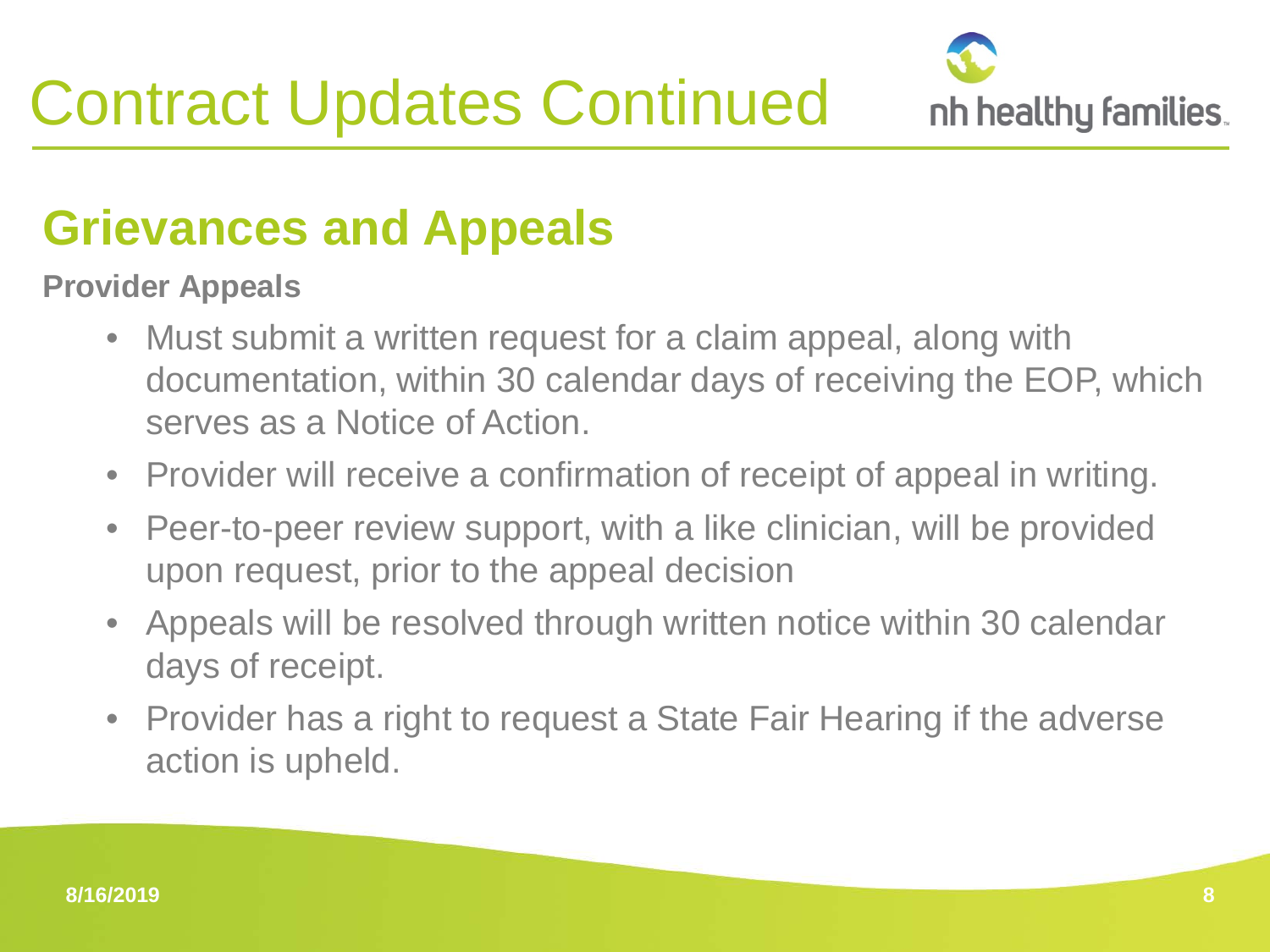# Contract Updates Continued



## **Grievances and Appeals**

#### **Member Grievances:**

• A member grievance resolution may be extended up to 14 calendar days upon member request, or if additional information is needed.

#### **Member Appeals**

- Oral appeal requests will be handled as appeals and a written acknowledgement will be sent.
- A provider, acting as an authorized representative cannot request a member's continuation of benefits pending appeal even with the member's written consent.
- Peer-to-peer review support, with a like clinician, will be provided upon request from a member's provider prior to the appeal decision.
- A reasonable effort to give the member prompt oral notice of an expedited appeal resolution extension will be made.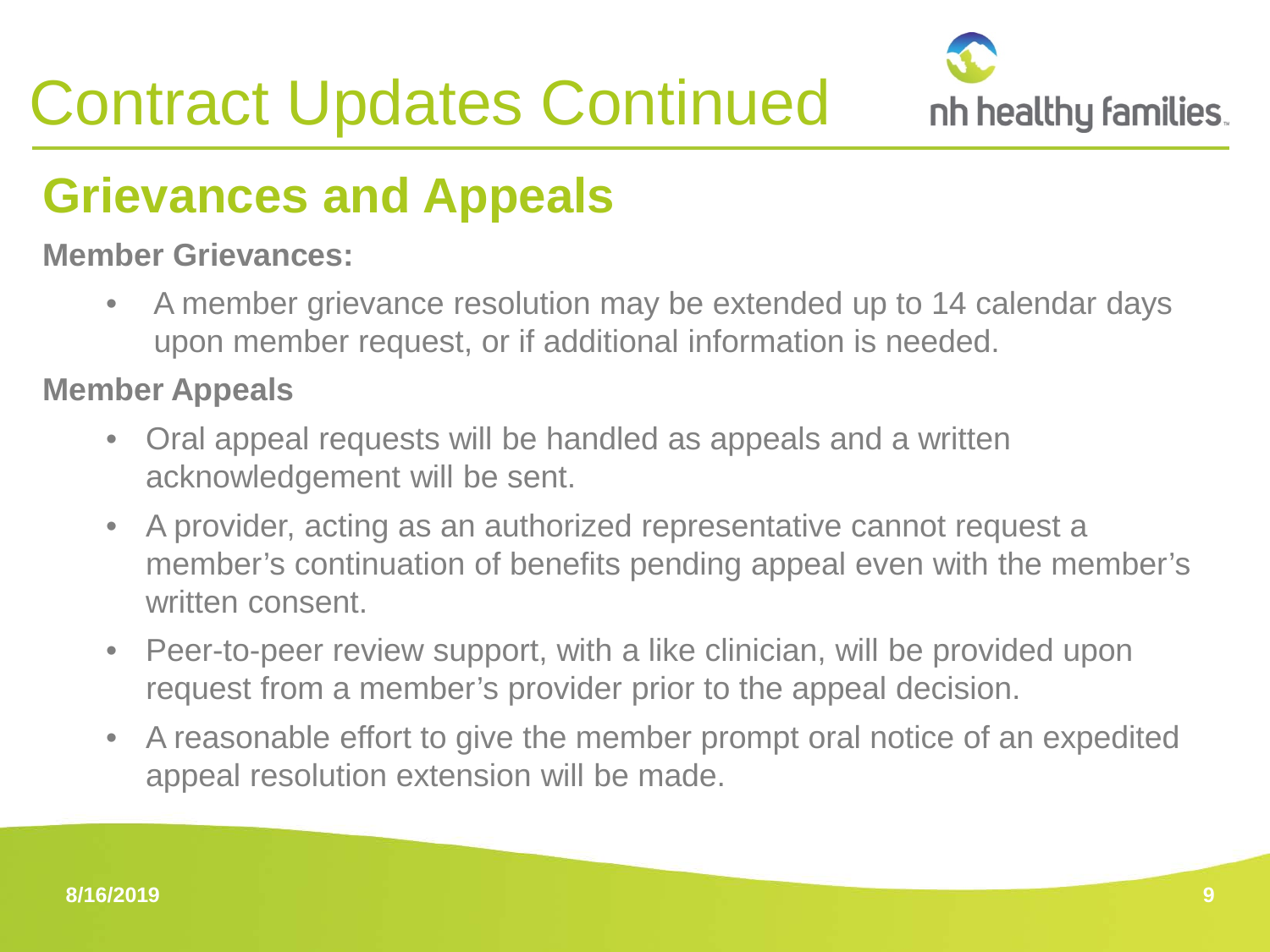

### **Care Management**

- All members will be asked to complete a new Health Risk Screening tool. Results will be available in the provider portal within 7 days of completion.
- Members in care management will require collaboration from a member's PCP and providers for care plan development. Care plans will be available on the provider portal within 24 hours of completion.
- All members will be supported in arranging a wellness visit with their PCP after their Health Risk Screening. This visit should include screenings for physical and behavioral health conditions, depression, mood, suicidality, and substance use disorders.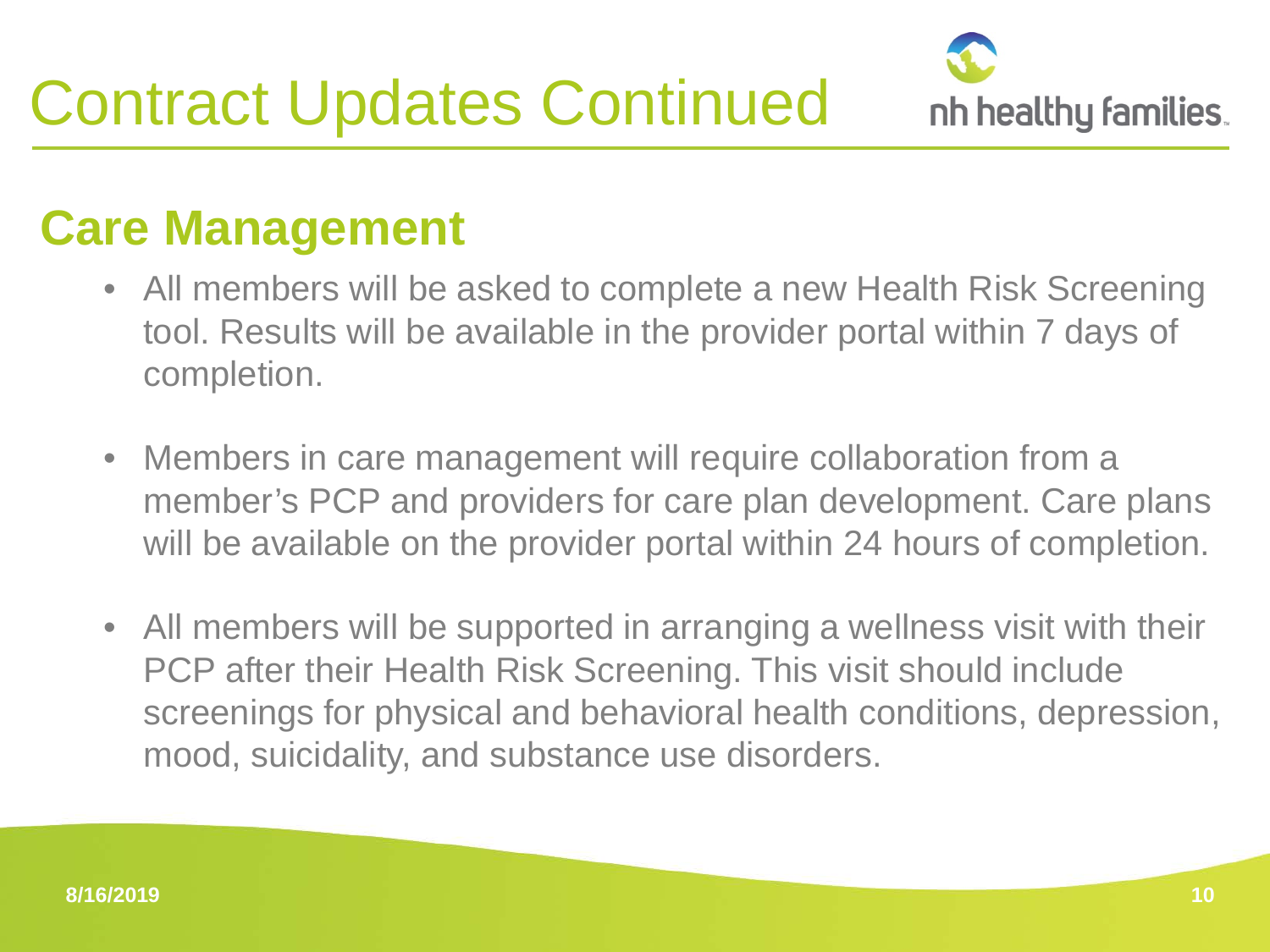

## **Behavioral Health/SUD**

- Pediatric providers will be required to complete Ages and Stages Questionnaires including PHQ and SBIRT.
- Providers/Programs must actively support Peer Recover Programs.
- Members with ACT services team need to be seen within 24 hours of being discharged from NH Hospital.
- All members must receive clinical evaluations within 3 business days of admission.
- Providers must complete a plan of safe care in collaboration with NHHF and the family/caregivers.
- If NHHF is unable to make contact with a member related to SUD within 3 business days, we will request the treating provider to make contact with the member within 24 hours.
- NHHF will be offering educational courses related to BH and SUD!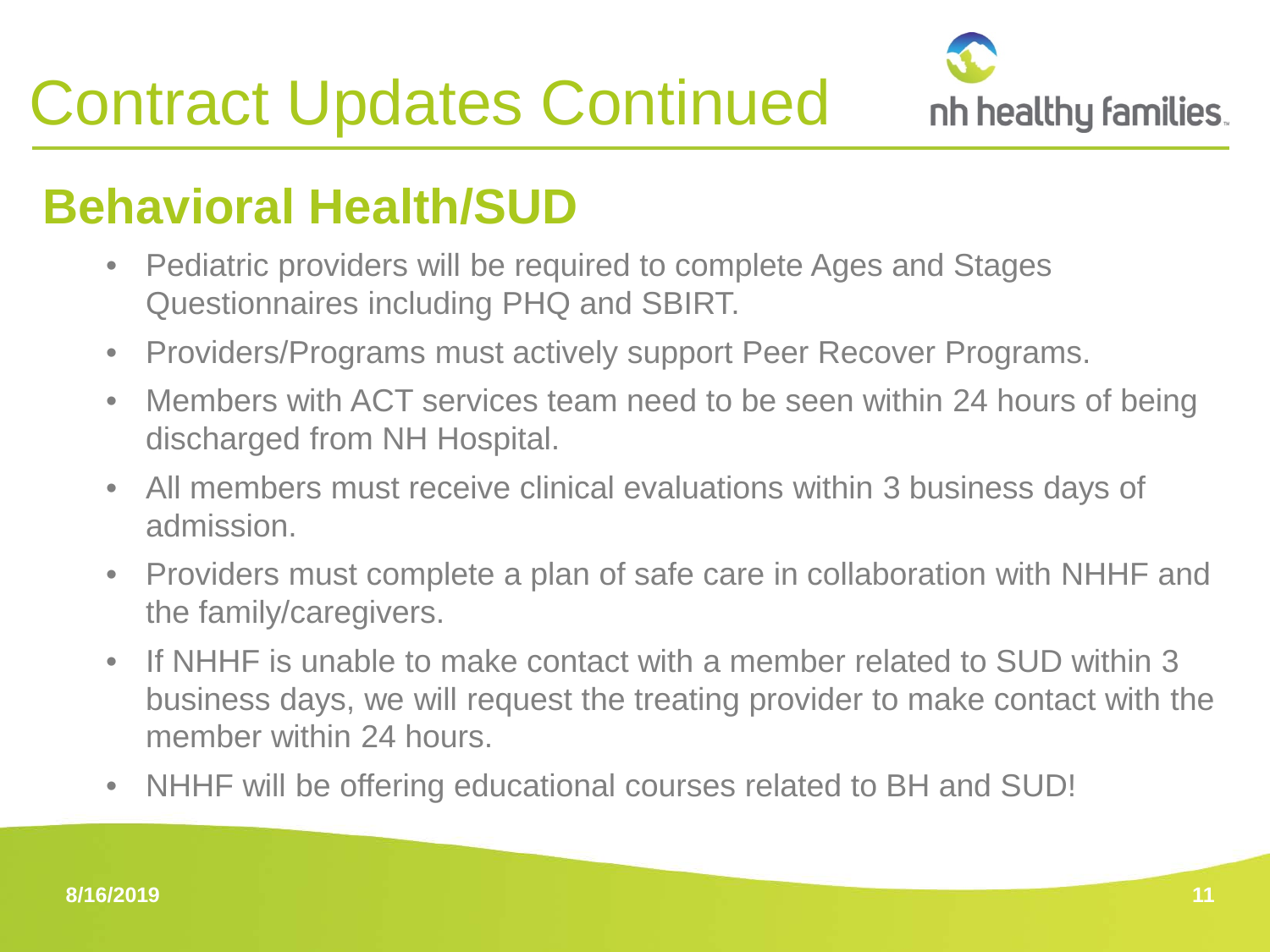

## **Pharmacy**

• Uniform Preferred Drug List (PDL) which aligns with DHHS and other MCOs is being developed.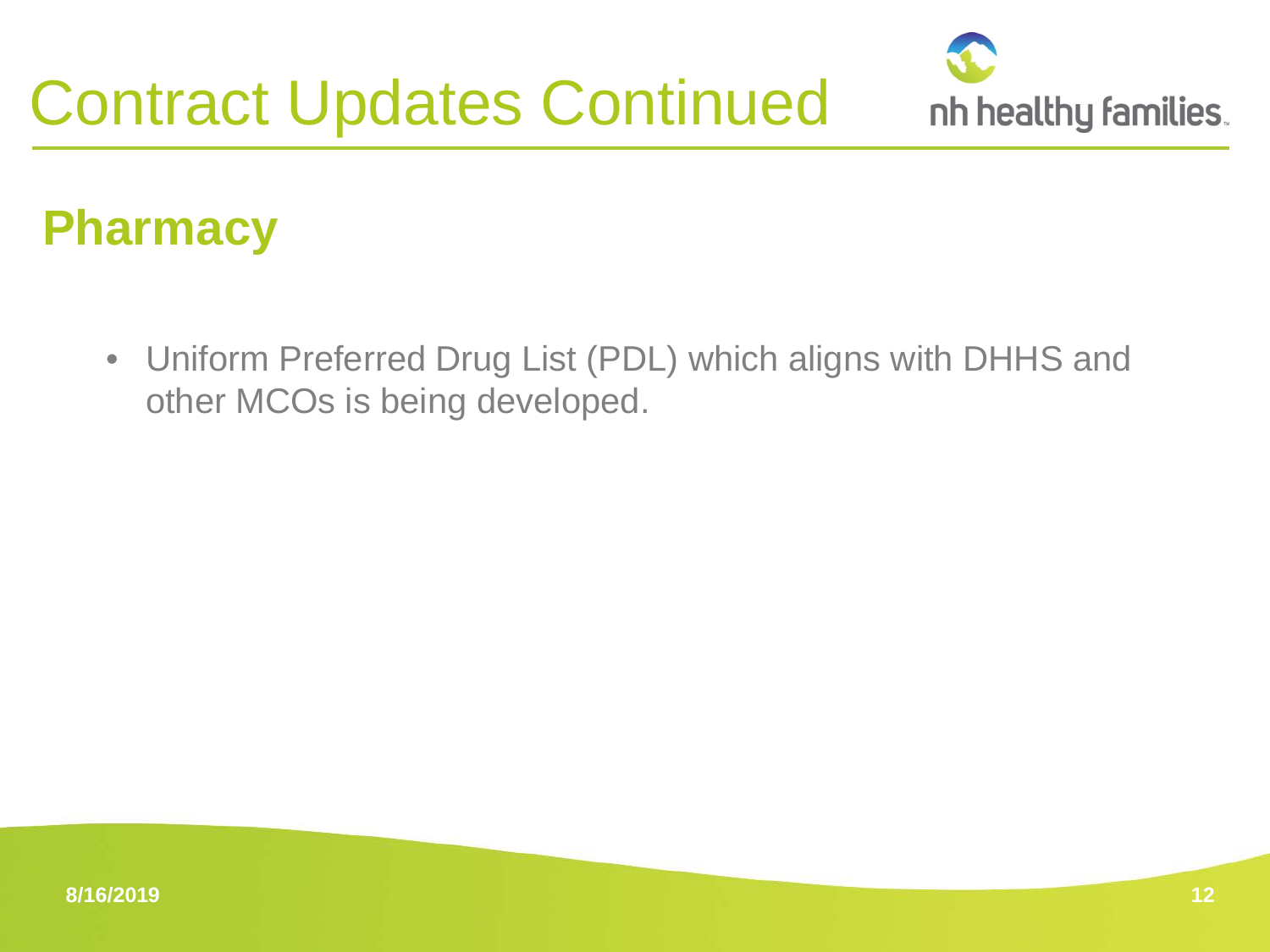

#### **Primary Care: The bolded standards are as of September 1, 2019**

- Urgent Care within 48 hours of the Enrollee's request.
- Non-urgent, Symptomatic Care within 10 days of the Enrollee's request.
- Non-Symptomatic Care within 45 calendar days of the Enrollee's request.
- **Transitional Health Care – within 2 business days of a member's discharge from inpatient care.**
- After Hours Care Acceptable care being: 24 Hour Answering Service, On-Call Physician, or Referral to Emergency Room.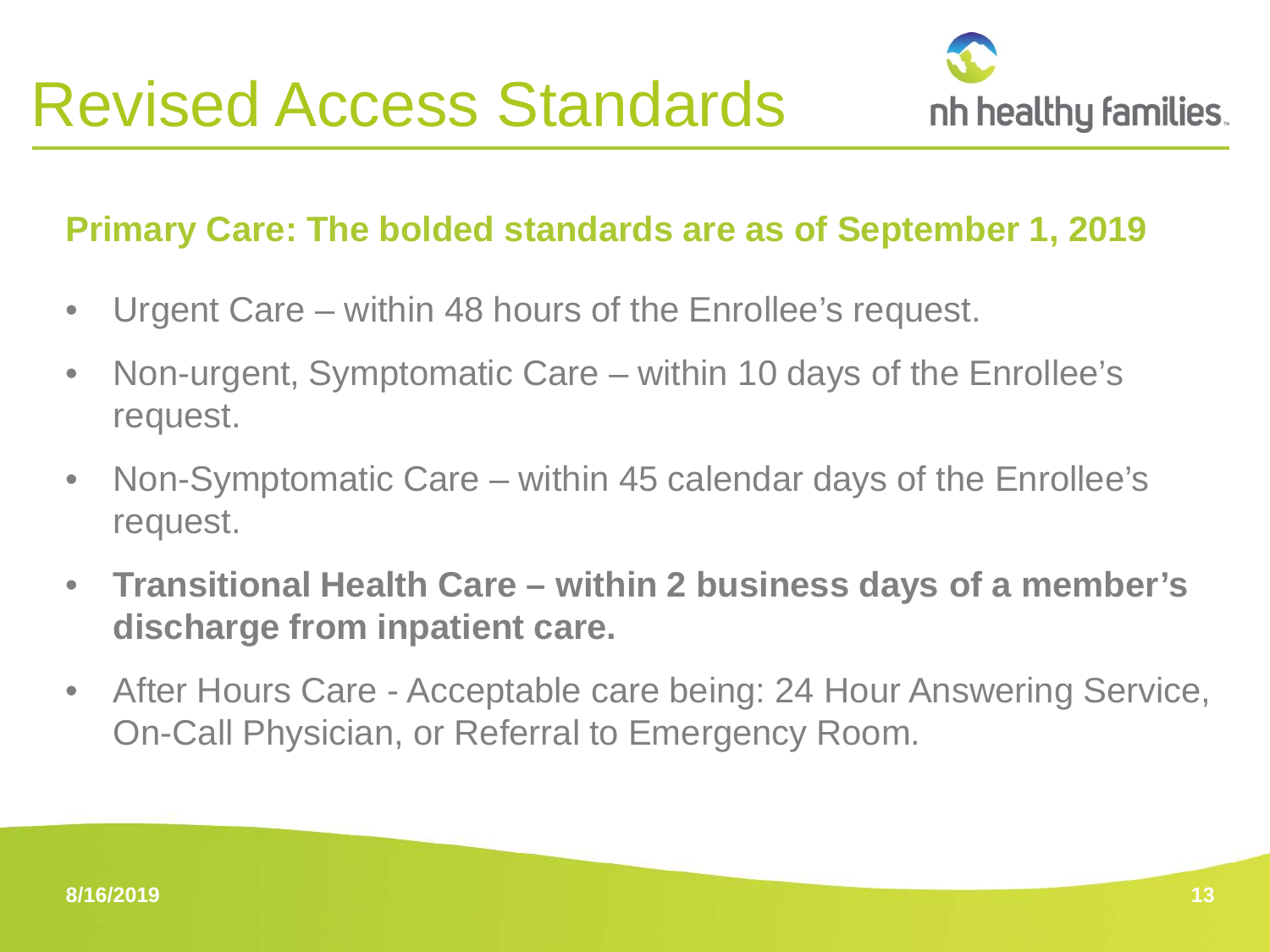

#### **Specialty Care: The bolded standards are a of September 1, 2019**

- After- Hours Care Acceptable care being: 24 Hour Answering Service, On-Call Physician, or Referral to Emergency Room.
- Urgent Care within 48 hours of the Enrollee's request.
- Non-Urgent, Symptomatic Care within 10 calendar days of the Enrollee's request for specialist care and 10 business days for behavioral health care
- Non-Symptomatic Care within 45 calendar days of the Enrollee's request.
- **Transitional Health Care – within 2 business days of a member's discharge from inpatient care; when ordered as a part of discharge planning.**
- **Transitional Home Care – within 2 calendar days of a member's discharge from inpatient care; when ordered by a physician or a part of discharge planning.**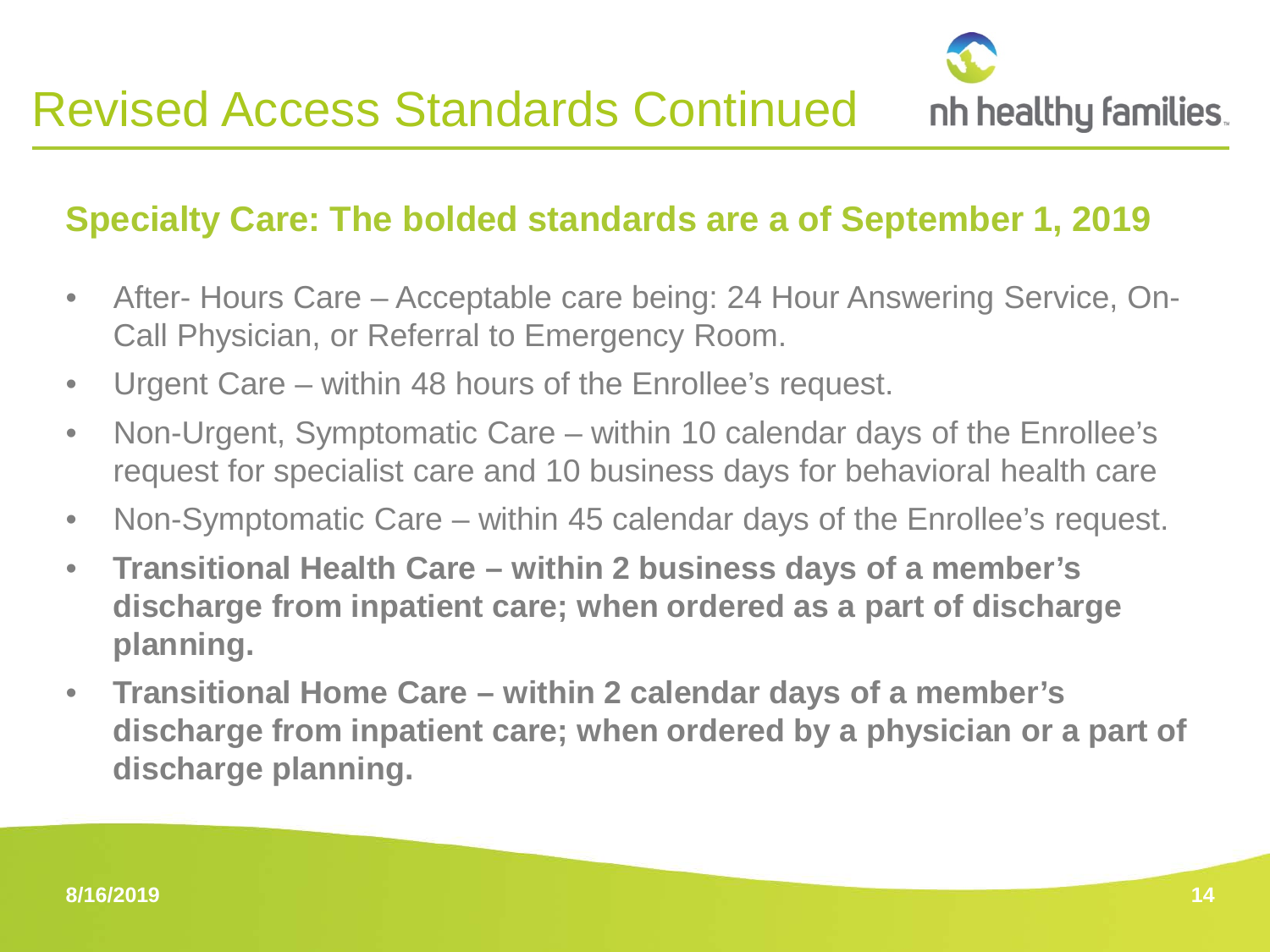

#### **Mental Health Care: Revised Access Standards Effective September 1, 2019**

- After- Hours Care Acceptable care being: 24 Hour Answering Service, On-Call Physician, or Referral to Emergency Room.
- Urgent Care within 48 hours of the Enrollee's request.
- **Non-Symptomatic Care – within 10 business days of the Enrollee's request.**
- Behavioral Health Non-Life Threatening Emergency within 6 hours of the Enrollee's request.
- **Transitional Health Care – within 2 business days of a member's discharge from inpatient care; when ordered as a part of discharge planning.**
- **Aftercare appointments following a psychiatric discharge from hospital – within 7 calendar days of discharge.**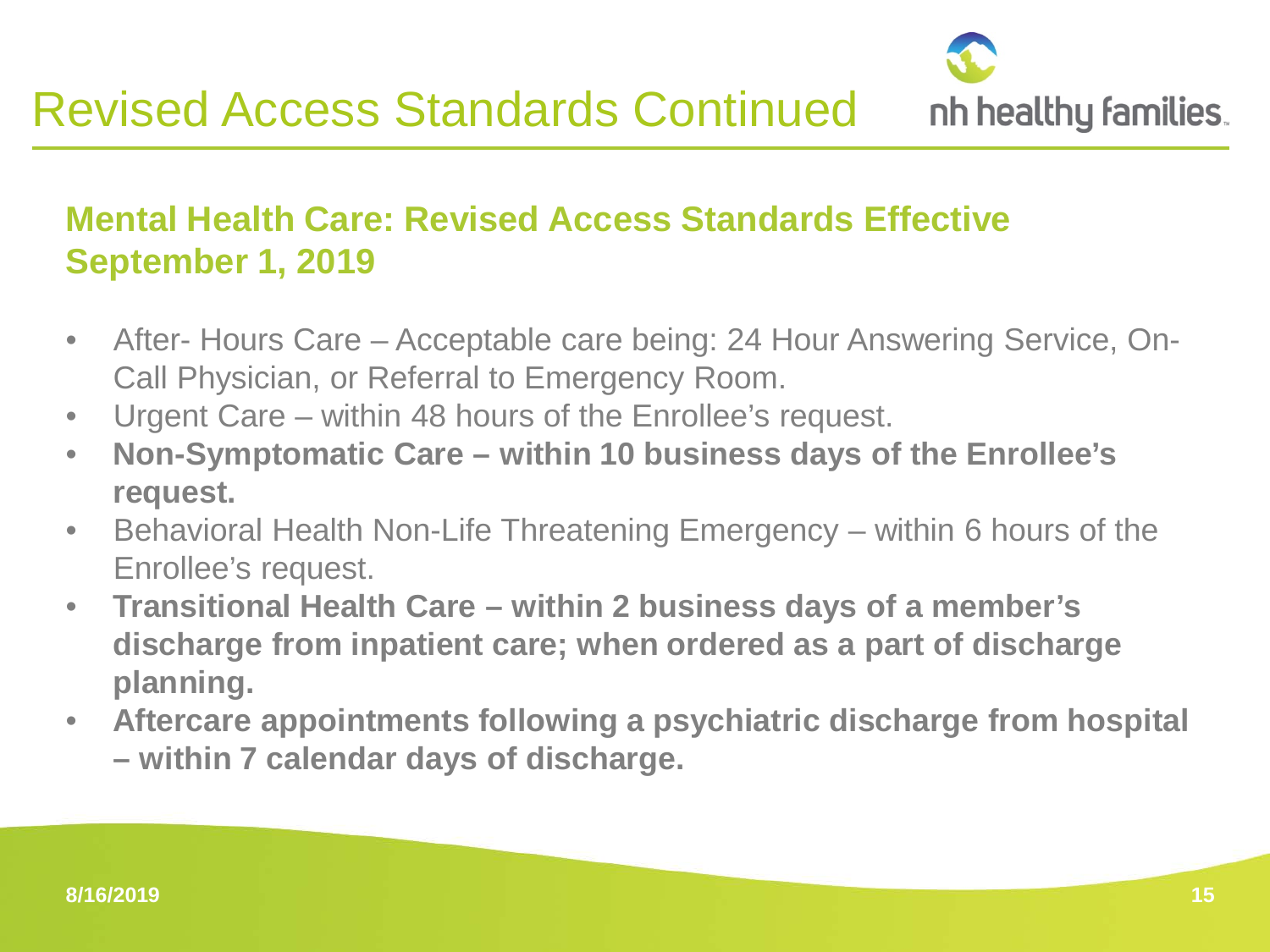

#### **Substance Use Disorder Care: Revised Access Standards Effective September 1, 2019**

- **After- Hours Care – Acceptable care being: 24 Hour Answering Service, On-Call Physician, or Referral to Emergency Room.**
- **Aftercare appointments following a psychiatric discharge from hospital – within 7 calendar days of discharge.**
- **Respond to Inquiries for SUD services – within 2 business days of the Enrollee or agencies request.**
- **Conduct initial eligibility screening for SUD services – within 2 business days of initial contact with Enrollee.**
- **Members who have screened positive for SUD shall receive an ASAM Level of Care.**
- **Assessment - within 2 business days from request or 3 business days after admission.**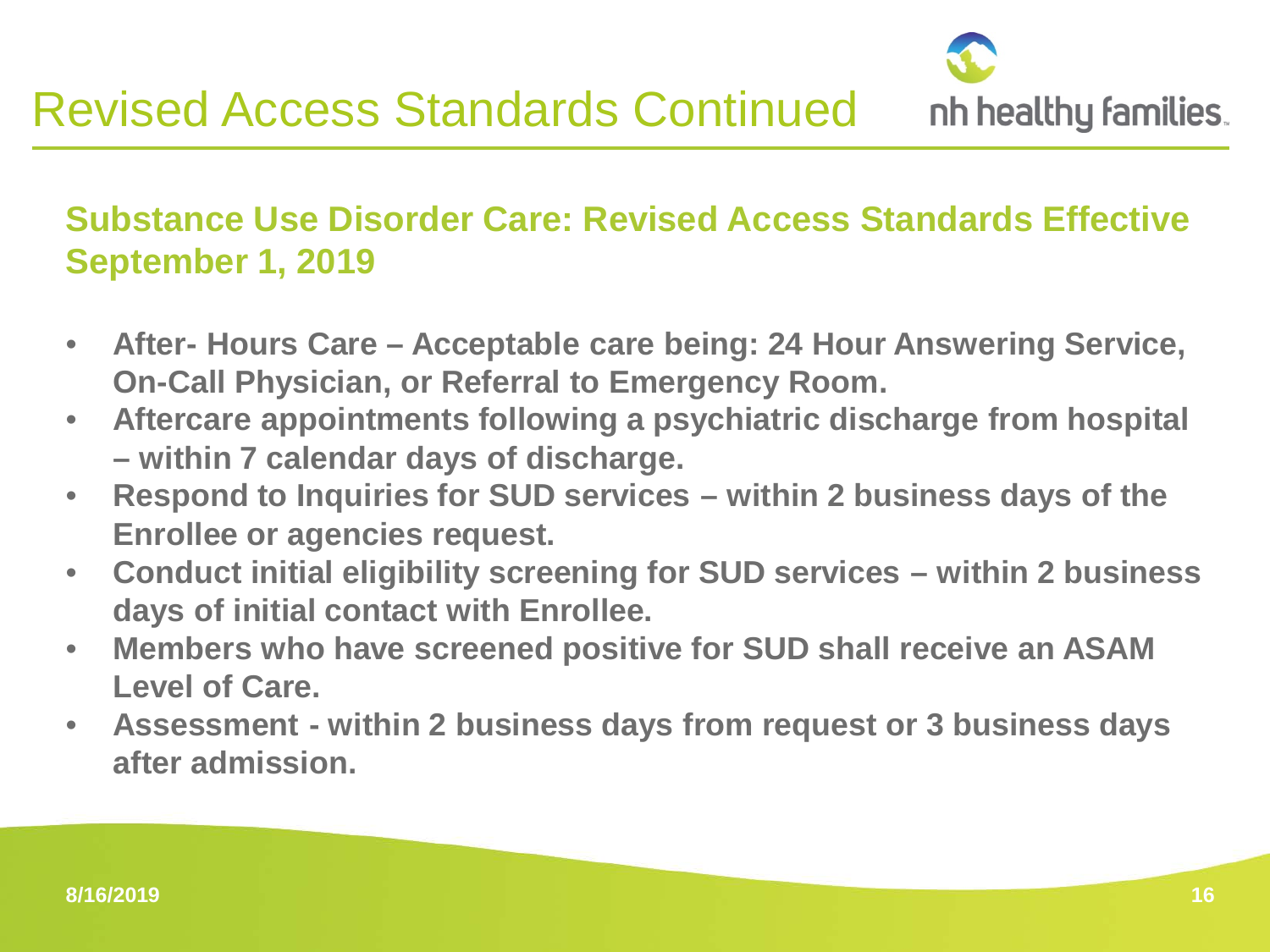

#### **Substance Use Disorder Care: Revised Access Standards Effective September 1, 2019**

- **Members identified for withdrawal management, outpatient or intensive outpatient services receive care - within 7 business days from date ASAM Level of Care assessment was completed.**
- **Members identified for partial hospitalization or rehabilitative residential services shall start receiving interim services that are identified - 7 business days from the date the ASAM Level of Care Assessment was completed and start receiving the identified level of care no later than 14 business days from the data the ASAM Level of Care Assessment was completed.**
- **care assessment, or identify alternatives or interim services until appropriate level of care is available.**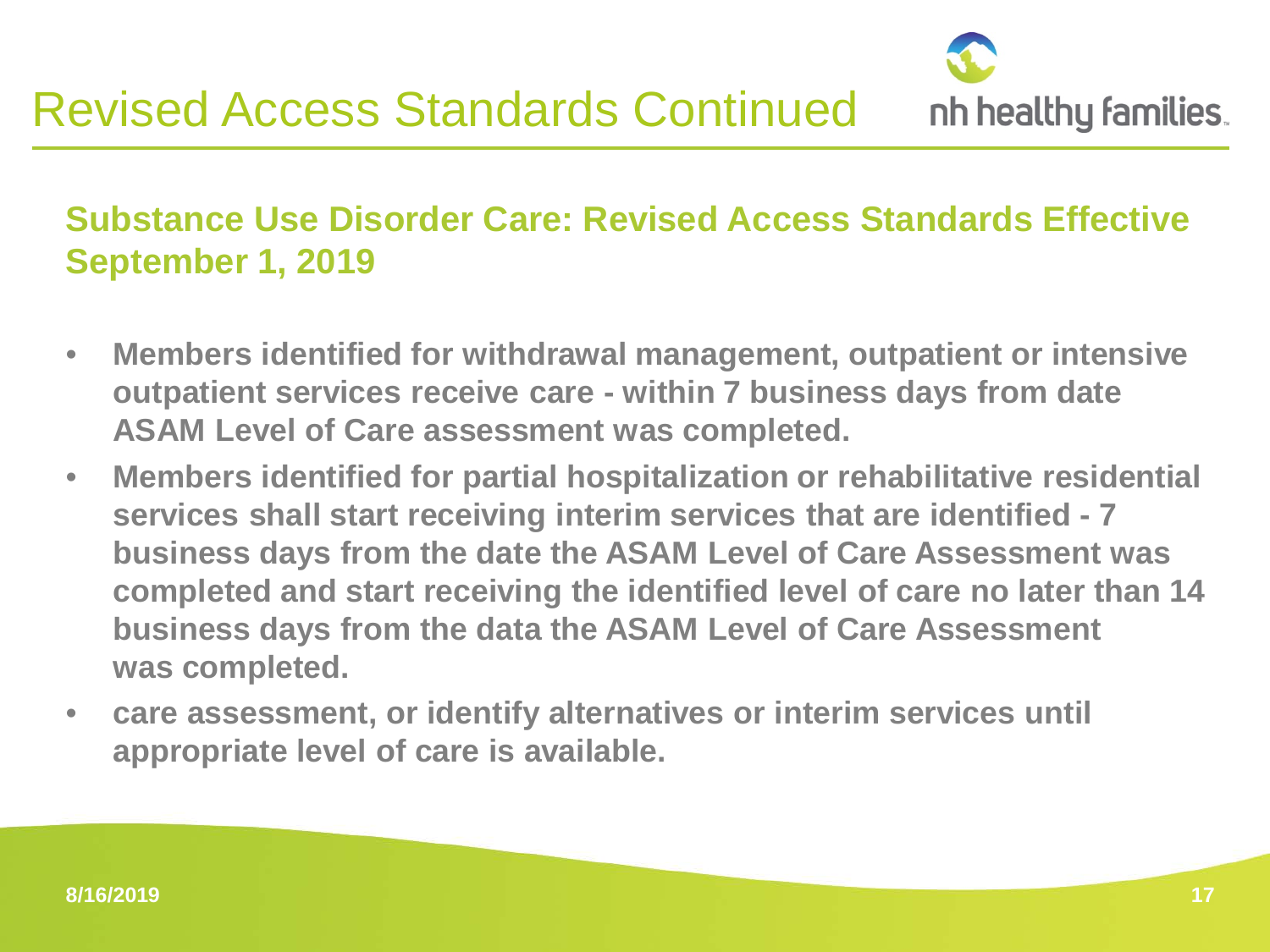

#### **Substance Use Disorder Care: Revised Access Standards Effective September 1, 2019**

- **If the type of service identified in the ASAM Level of Care Assessment is not available from the provider that conducted the initial assessment within 48 hours, the provider shall provide interim SUD services and or make an appropriate closed loop referral to continue treatment until the member is accepted and starts receiving services by the receiving agency - 14 business days from initial contact.**
- **Pregnant women admitted to identified level of care - within 24 hours of ASAM level of care assessment, or identify alternatives or interim services until appropriate level of care is available.**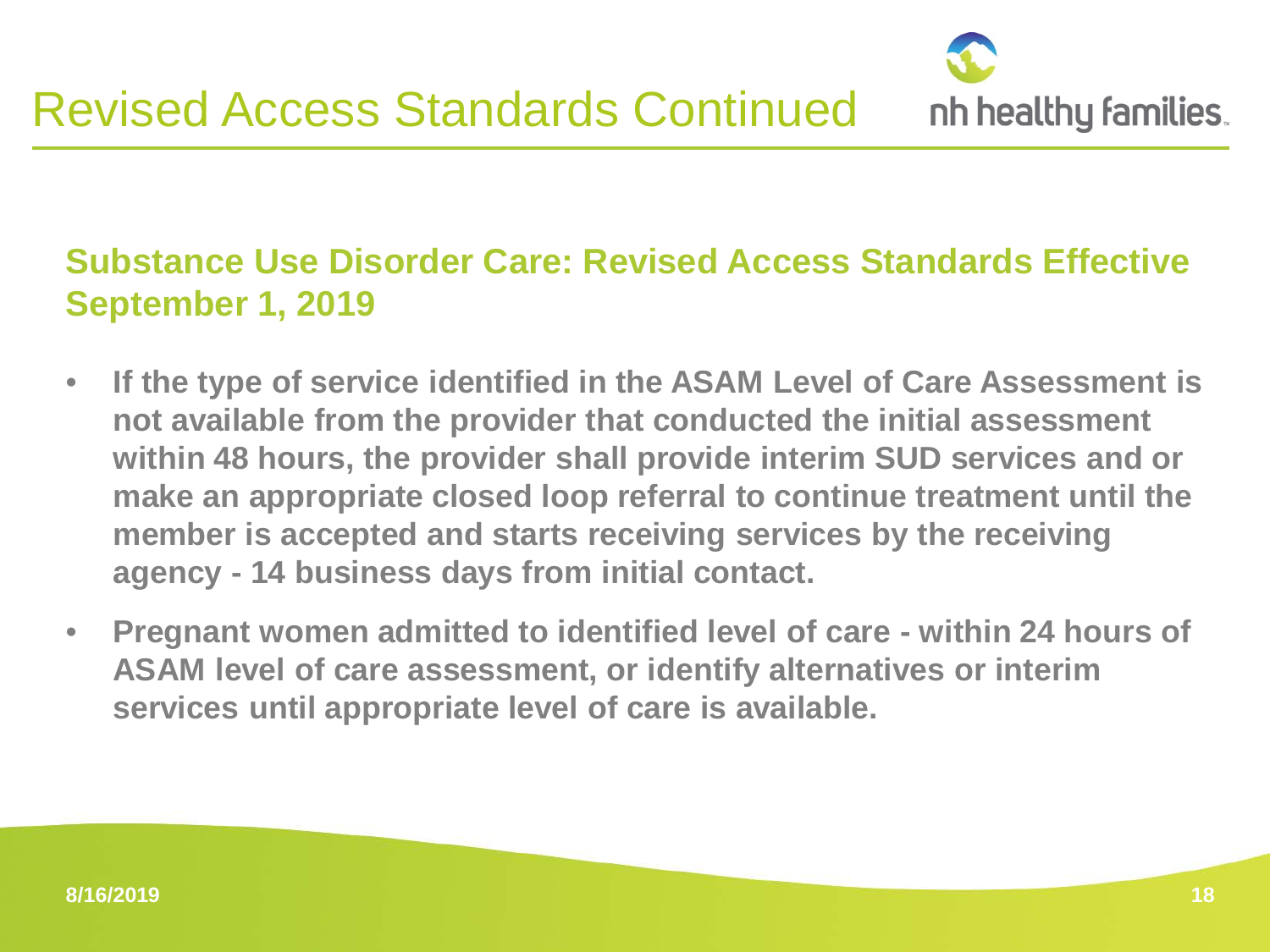

# **Provider Portal Analytic Tools**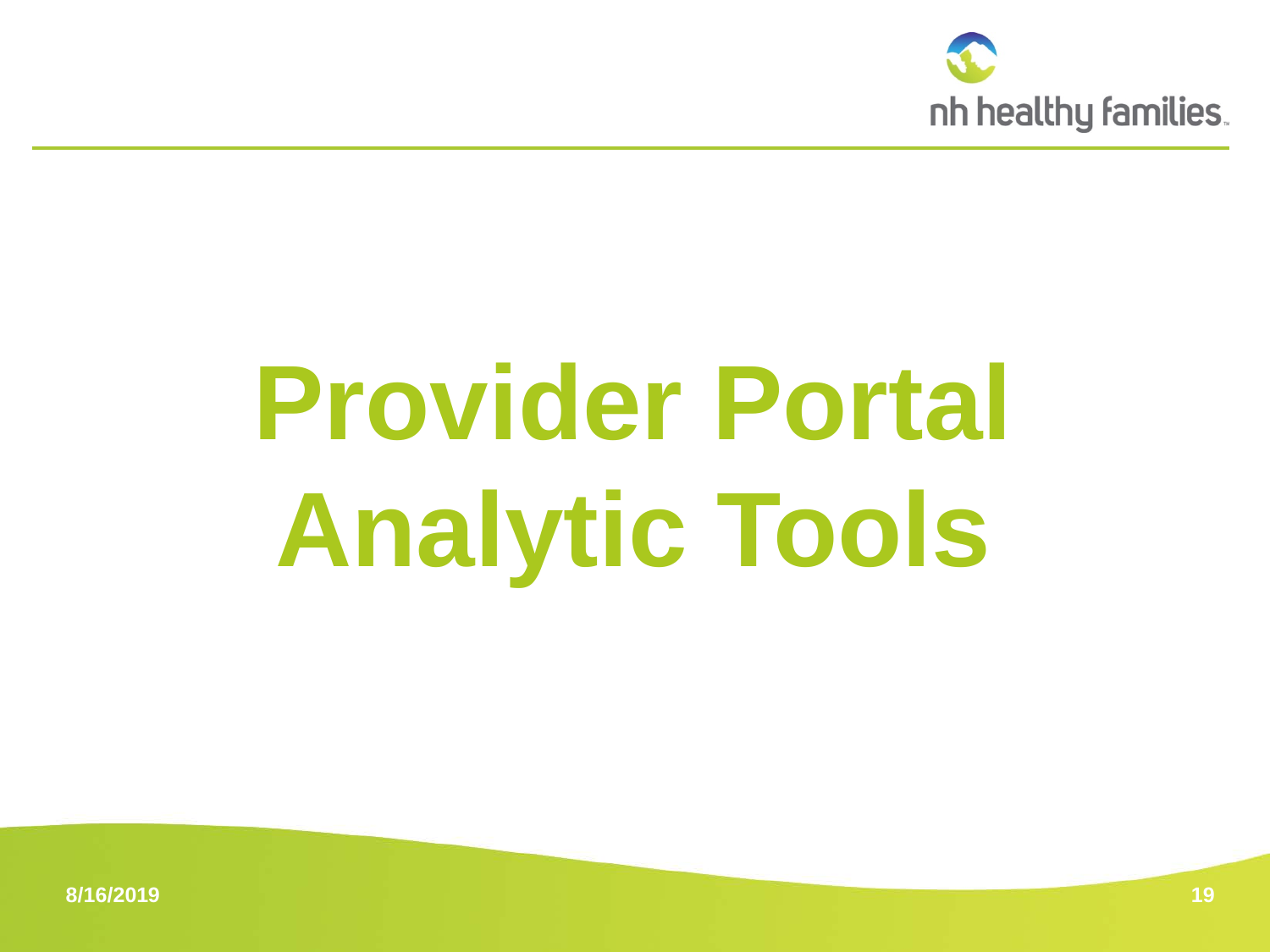

### **Changes Coming 2019**

**Ability to:**

- Submit reconsiderations online & view/filter reconsideration status
- Receive online notification when reconsideration has been received or upheld
- Upload attachments and add comments to reconsiderations
- View more claim details: check number, date, check amount and denial reason descriptions
- Improved Provider grievance and appeals processes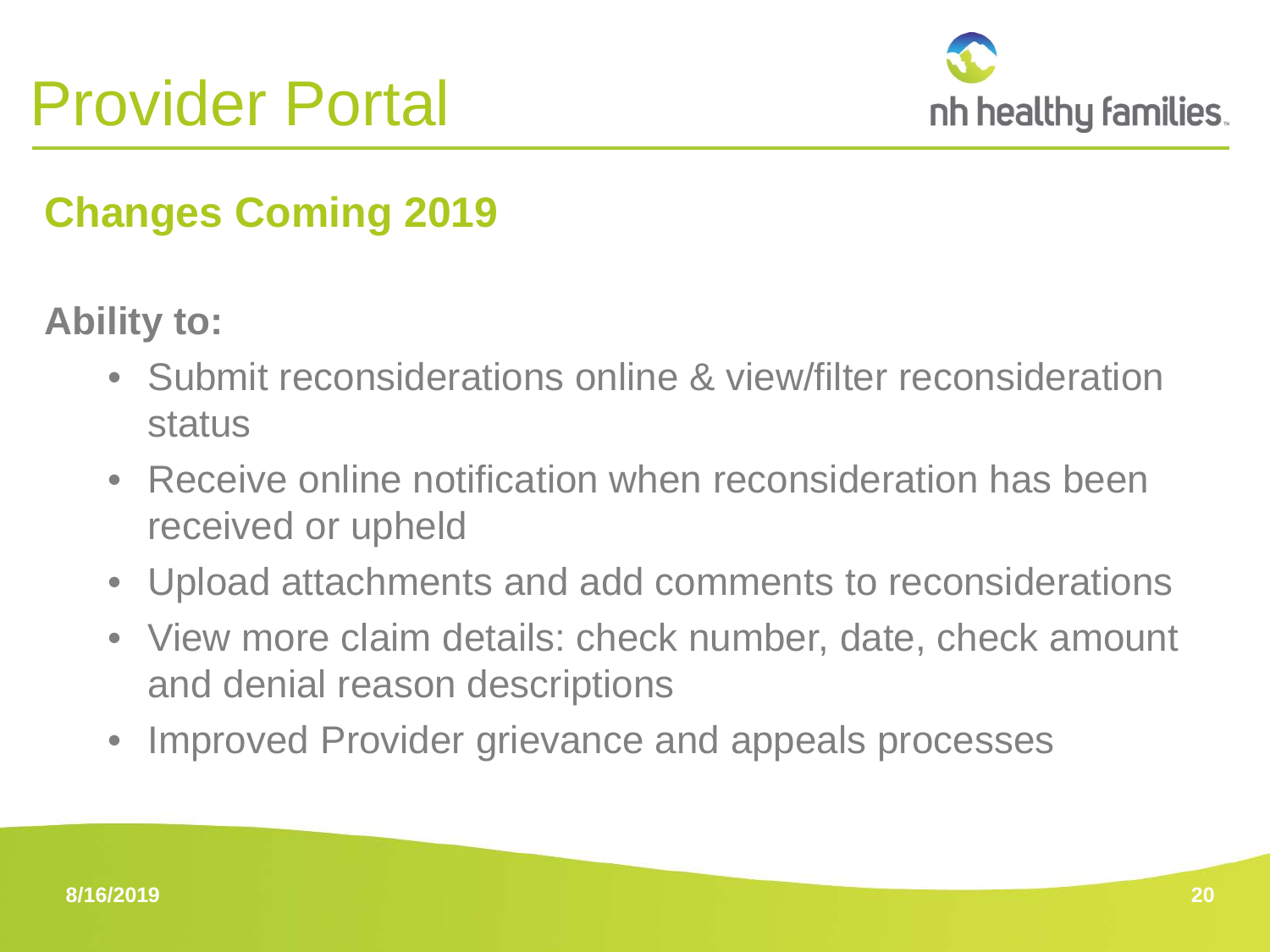# Provider Portal





Through the Secure Web Portal Providers can:

- **Check Member Eligibility**
- Submit Prior Authorization Requests
- View Patient Lists and Care Gaps
- Submit, view and adjust claims
- View Payment History
- Detailed patient & population level reporting
- Pay for performance, Cost and Utilization Reporting tool

#### **Registering is easy!**

• Must be a participating provider or if non-participating, must have submitted a claim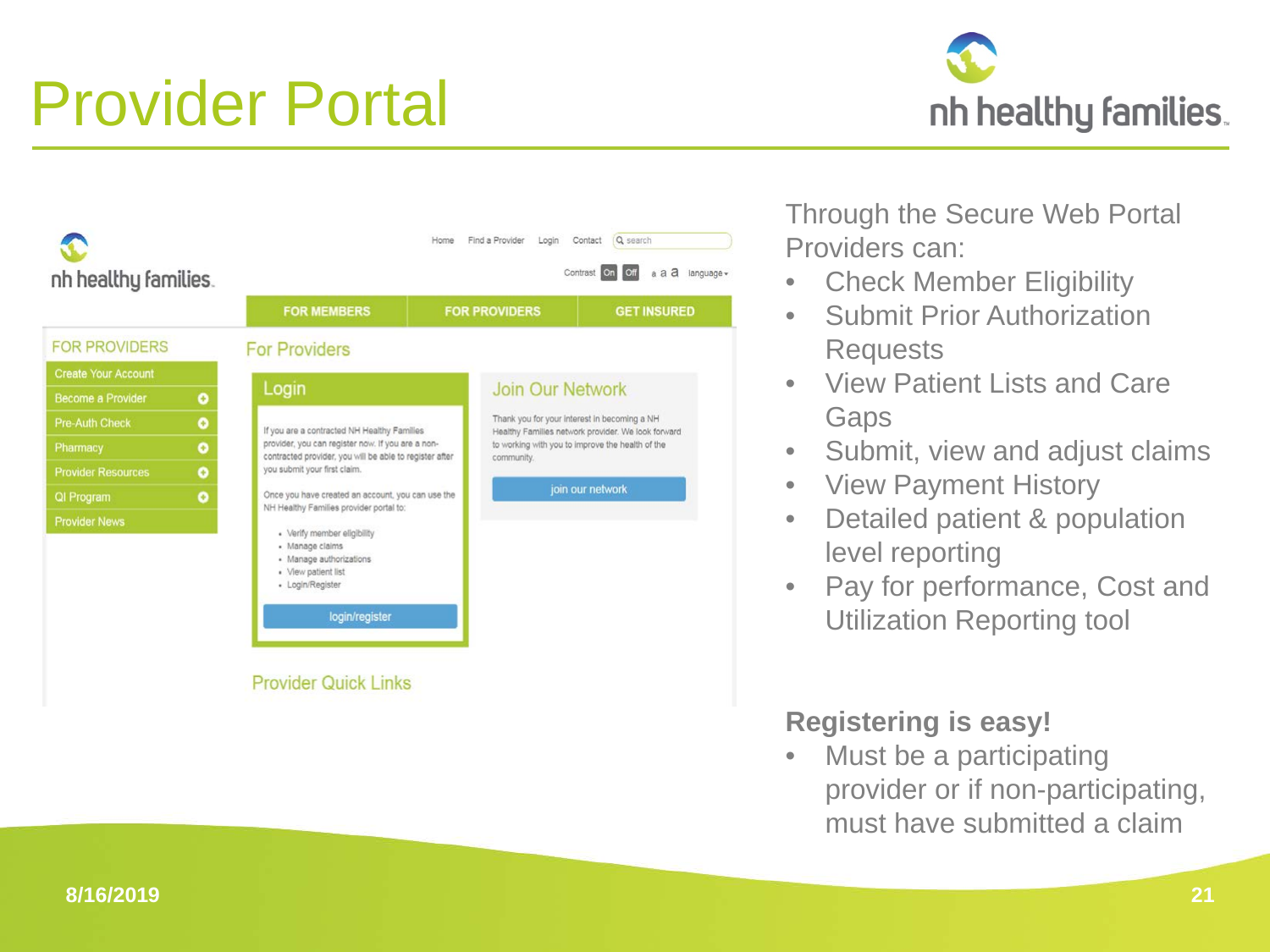# Provider Analytics Tool



#### *Your Pay-for-Performance, Cost and Utilization Reporting Tool*

#### **The updated Provider Analytics solution now includes peer group risk-adjusted cost and utilization data**



*Sample view of the enhanced Provider Analytics landing page Log in today and explore Provider Analytics to discover* 

- **Summary page** with graphical view of PMPM cost and utilization data
- **Patient engagement** analysis to understand patient preferences and utilization of primary care services**,** based on claims history
- **Emergency Department reporting**  including patients seen in the past 90 days, top unmanaged conditions, disease states, and total visits
- **Member-level drill down and export** for insights into outreach opportunities
- **Refreshed monthly** to ensure current and actionable data

*how it can benefit your practice! Contact your Provider Network Specialist with questions.*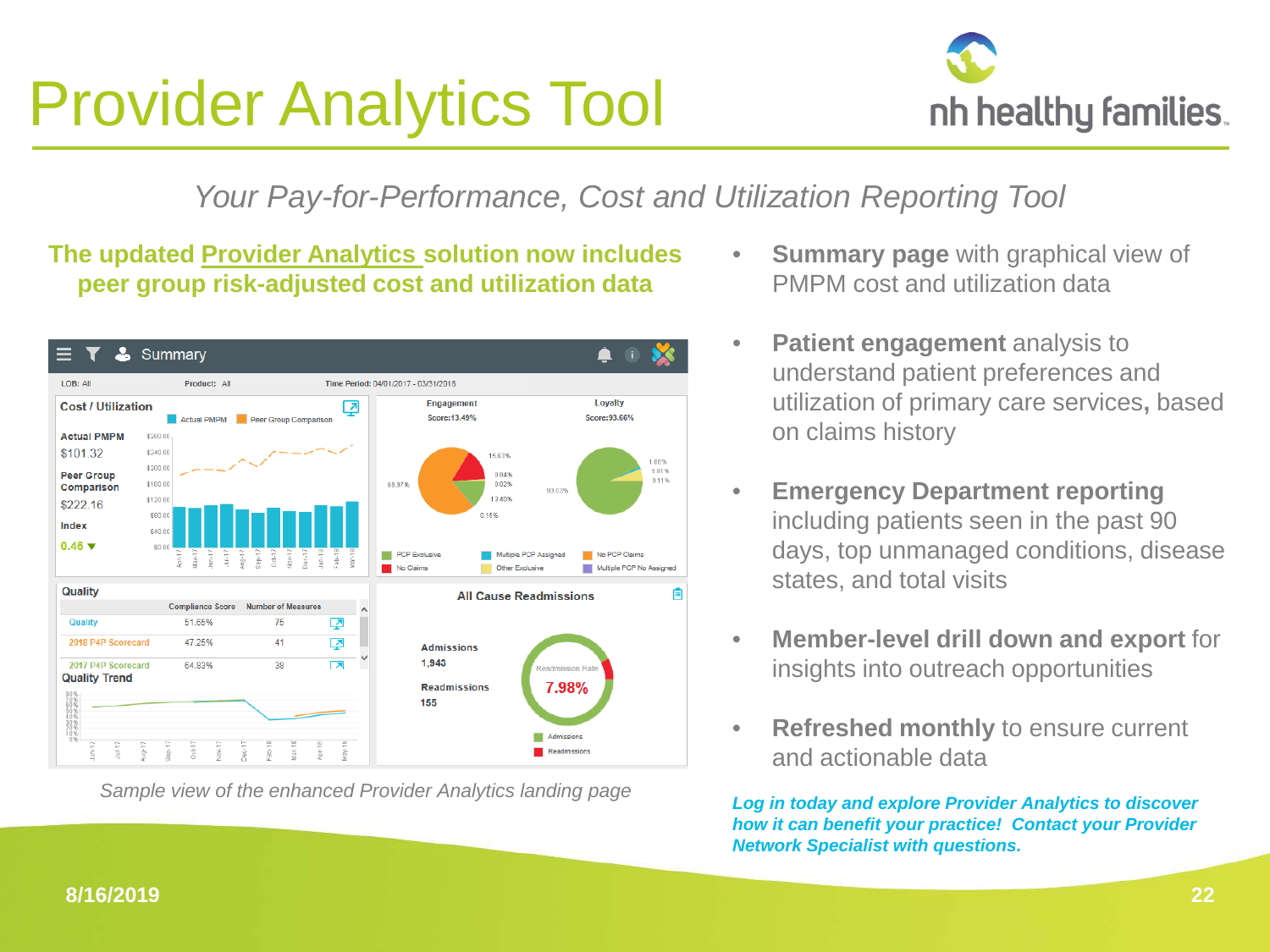### J Provider/Patient Tools Comparison nh healthy families.

| <b>PROVIDER Analytics Online Tool</b>                                                                                                                  | <b>PATIENT Analytics Online Tool</b>                                                                                                                                                                               |
|--------------------------------------------------------------------------------------------------------------------------------------------------------|--------------------------------------------------------------------------------------------------------------------------------------------------------------------------------------------------------------------|
| <b>Summary page with graphical view of PMPM</b><br>cost and utilization data                                                                           | <b>Tabs:</b> Allows the providers to choose between<br>the Patients information and Reports.                                                                                                                       |
| <b>Patient engagement</b> analysis to understand<br>patient preferences and utilization of primary<br>care services, based on claims history           | <b>Logout Button:</b> For security purposes, logout to<br>protect patient information. Not shown, in upper<br>right hand corner.                                                                                   |
| <b>Emergency Department reporting including</b><br>patients seen in the past 90 days, top<br>unmanaged conditions, disease states, and<br>total visits | <b>Search:</b> Allows providers to search by the<br>patient's name, Medicaid, Medicare or<br>Marketplace ID number.                                                                                                |
| <b>Member-level drill down and export for</b><br>insights into outreach opportunities                                                                  | <b>Filters and Export Features: Allows users to</b><br>view all patients or filter by multiple criteria. The<br>users will also have the ability to create a PDF<br>document or export a detailed patient profile. |
| Refreshed monthly to ensure current and<br>actionable data                                                                                             | <b>Timeframe:</b> Provides the date when claims have<br>been posted, followed by a link to contact for<br>questions or concerns.                                                                                   |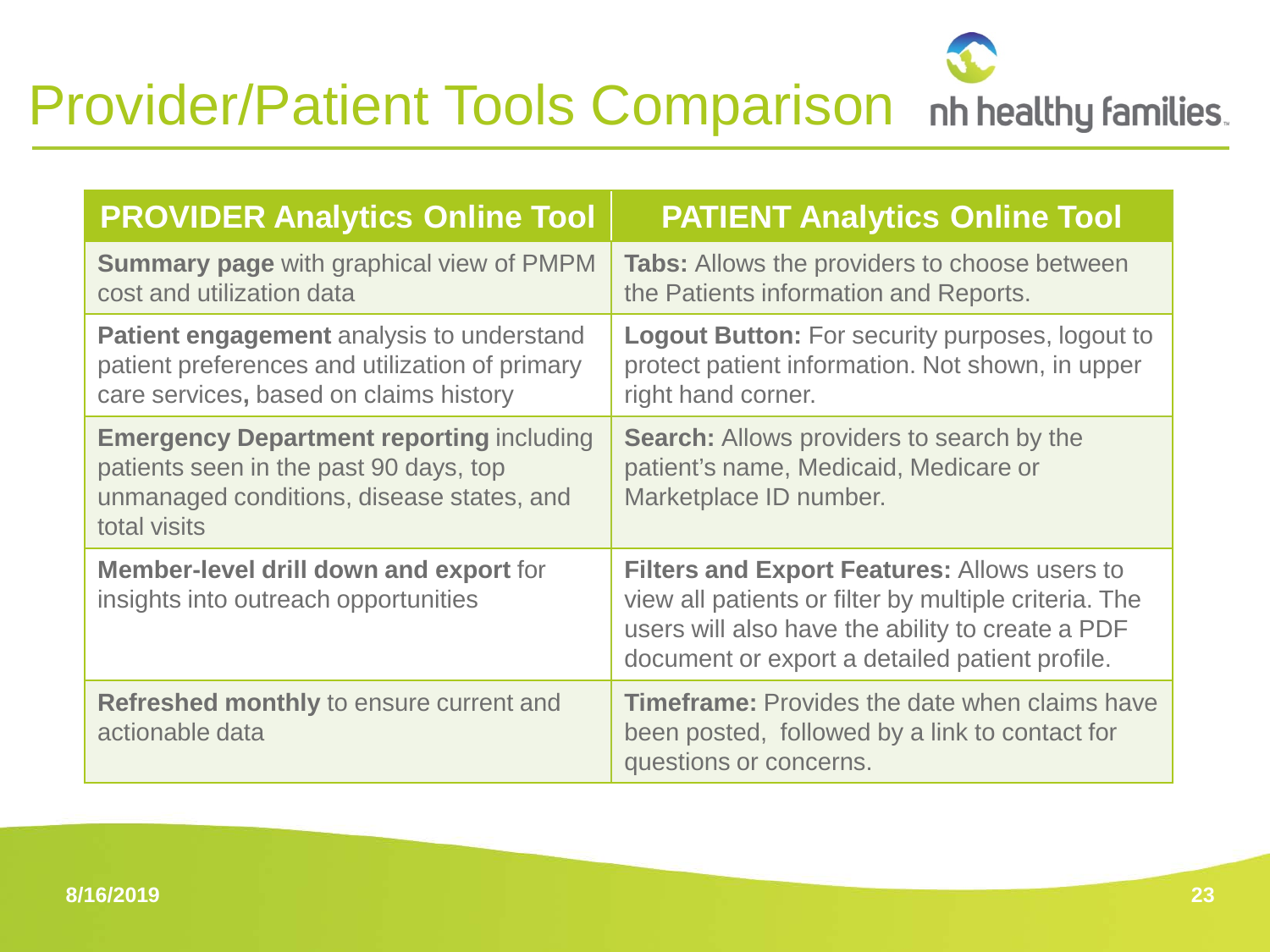

# **Provider Toolkit**